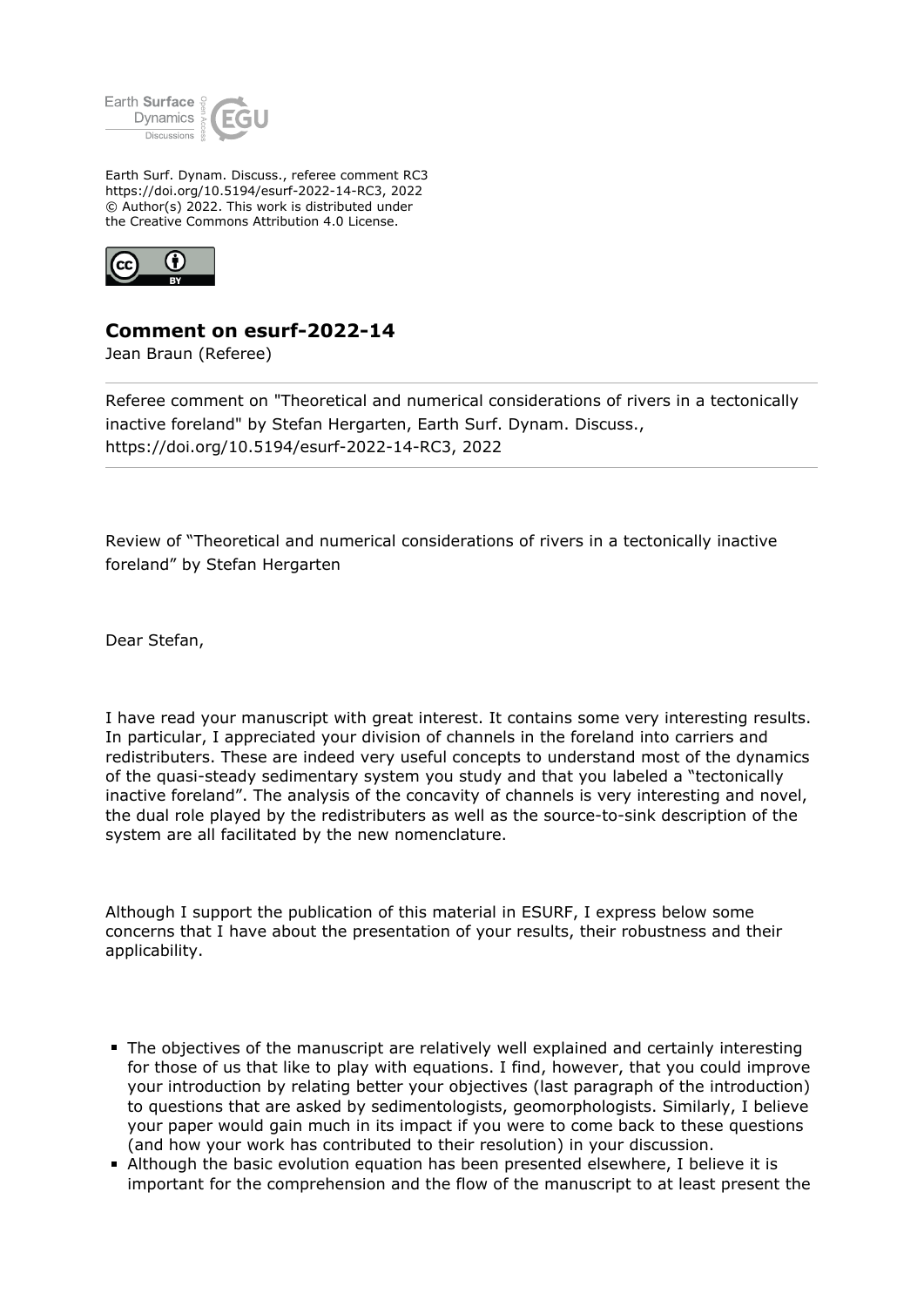basic PDE that you are solving. Even though you focus on the quasi steady-state solution, you must solve an evolution equation, most likely expressed in terms of the vertical elevation of the topography as the main unknown. It is also important to give the form of this equation in the case where Kd tends to infinity, because this is the form that you have used for most of the results presented here (in the basin). Am I right in assuming that it then takes the form of a non-linear diffusion equation? For both the mathematically-oriented readers of your manuscript and the sedimentologist who might be interested in interpreting your results, it seems important to me that these equations (the full form and its asymptotic form when Kd tends to infinity) be presented.

- Although I fully support the need to use dimensionless variables when presenting model results, I do not agree with your approach to quote absolute values for basic parameters such as K or grid size and derive other length scales and time (or rate) scales out of it. I believe it would be much more useful to explain with some simple relationships how the dimensionalisation should be done, i.e., how one could apply your dimensionless results to a problem of known size and rate.
- In the model description, you mention that the algorithm you use is implicit and thus unconditionally stable. You do not, however, assess its accuracy, which we know must depend on the time stepping (and grid spacing). Can you please provide us with an estimate of this accuracy. I am concerned (see point 6 below) that the solution might be dependent on the step size. If your results are applicable to natural systems, which are characterized by finite avulsion rates, the model should be characterized by a characteristic time for channel geometry to change. I believe that you need to check whether the time step you are using is smaller than such a characteristic time for many of the conclusions you draw to be correct.
- You note that the foreland is made of two parts (a fan and what I will call an alluvial plain connecting the fan to the ocean). You also note that the behavior of the system is rather contrasted in these two sections. So what controls the size of the fan becomes an important factor in describing the system's behavior. I recently demonstrated with a 1D version of a model identical to yours that it is the size of the mountain catchment area that controls the size of the fan (regardless of the value of Kf). This implies that the setup you have used (with a very small mountain) leads to a relatively peculiar situation that might not be representative of many forelands. May I suggest that you test the robustness of your finding against the size of the fan (by changing the size of the mountain area). It might lead to very similar results with a simple shift of some of your curves (as shown in Figure 10). But it might not. Furthermore, some of the numbers you quote in your "source-to-sink" section may be quite different for a different relative size of the fan.
- Let me now come to my main concern: I found the part concerning the time scale for drainage reorganization very interesting. However, I do not know how to interpret these results to understand how real (natural) systems behave. I am particularly concerned about how the spatial and temporal resolutions of your model experiments might influence your results. I think this needs to be investigated for your results to have the impact they deserve. As channels have no width, there is a possibility that you might not be able to extract an avulsion time scale out of the basic equations, in which case many of the results you present (for the time evolution of the system in its quasi steady-state) might be difficult to use to interpret natural systems.
- Another point of concern is your use of a single direction flow routing algorithm, which you should try to be better justify in your method description in a low slope system/environment controlled by continuously evolving states of deposition and erosion. Such natural systems are often characterized by non-dentritic channel networks with flow splitting occurring as often as flow merging.

I also have some minor comments on the presentation of your results: